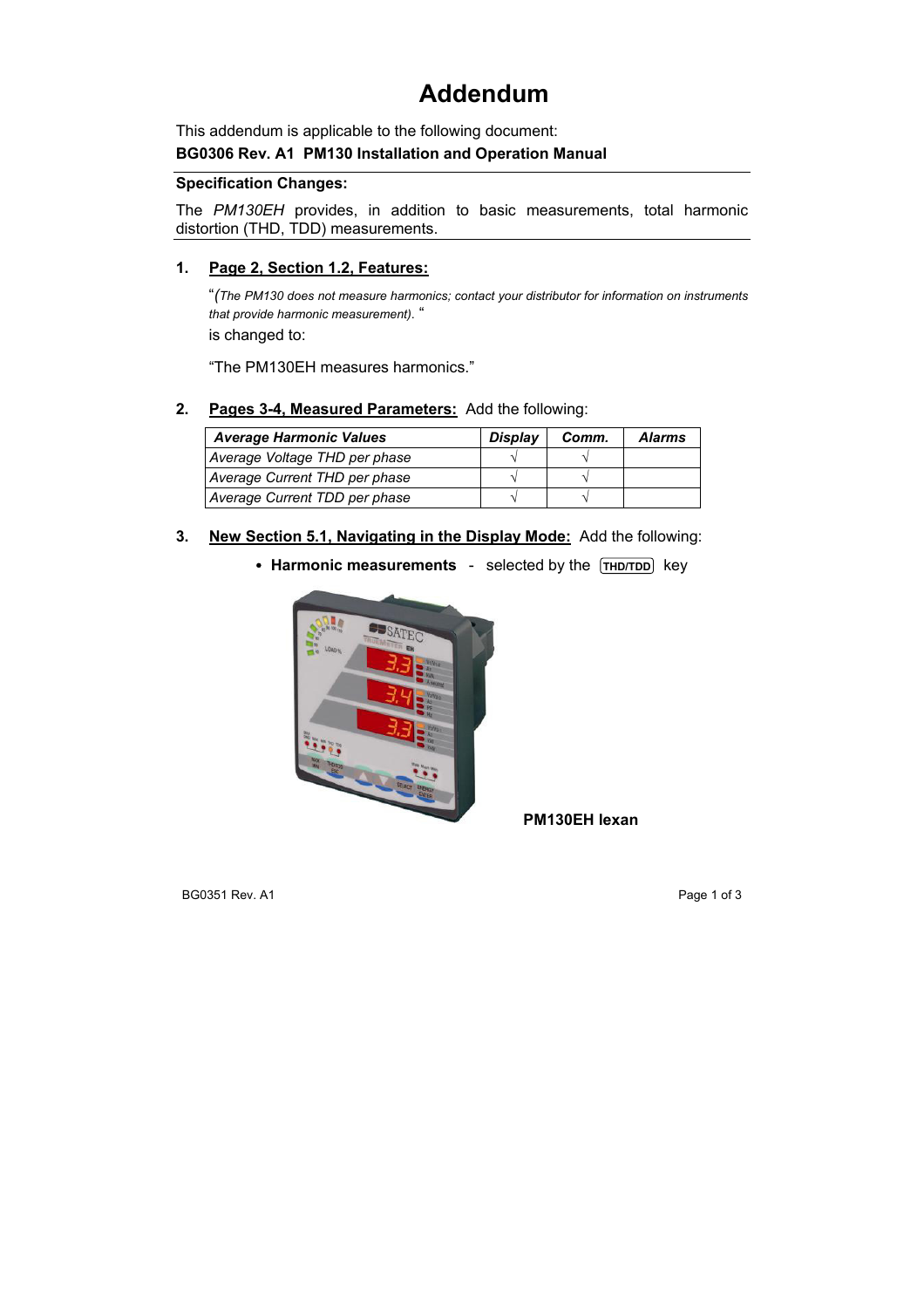|                                            |  |  |  | 4. Page 39, Section 5.2: Add new Table 5.3 Displayed Parameters for the |  |
|--------------------------------------------|--|--|--|-------------------------------------------------------------------------|--|
| <b>PM130EH</b> and Note 4 below the table. |  |  |  |                                                                         |  |

|                                         | Page Window                                      | <b>Arrow</b><br><b>LED</b>               | <b>Digits</b><br>Parameter 1 |   | Unit 2        |  |  |  |
|-----------------------------------------|--------------------------------------------------|------------------------------------------|------------------------------|---|---------------|--|--|--|
|                                         |                                                  |                                          |                              |   |               |  |  |  |
| <b>Common Measurements</b>              |                                                  |                                          |                              |   |               |  |  |  |
| Pages 1 through 11  - same as Table 5.2 |                                                  |                                          |                              |   |               |  |  |  |
| 12                                      | 1                                                |                                          | H01 (Fundamental harmonic)   |   | Label         |  |  |  |
| 12                                      | $\overline{2}$                                   | <b>PF</b>                                | H01 total power factor       | 4 |               |  |  |  |
| 12                                      | $\overline{3}$                                   | kW                                       | H01 total kW                 | 4 | kW/MW         |  |  |  |
| 13                                      | 1                                                |                                          | H1.L1 4                      |   | Label         |  |  |  |
| 13                                      | $\overline{2}$                                   | $\overline{PF}$                          | H01 power factor L1          | 4 |               |  |  |  |
| 13                                      | 3                                                | kW                                       | <b>H01 kW L1</b>             | 4 | kW/MW         |  |  |  |
| 14                                      | $\mathbf{1}$                                     |                                          | H1.L2 4                      |   | Label         |  |  |  |
| $\overline{14}$                         | $\overline{2}$                                   | <b>PF</b>                                | H01 power factor L2          | 4 |               |  |  |  |
| $\overline{14}$                         |                                                  | $\overline{3}$<br>kW<br><b>H01 kW L2</b> |                              |   | kW/MW         |  |  |  |
| 15                                      | $\mathbf{1}$                                     |                                          | H1.L3 4                      |   | Label         |  |  |  |
| 15                                      | $\overline{2}$                                   | $\overline{PF}$                          | H01 power factor L3          | 4 |               |  |  |  |
| 15                                      | 3                                                | kW                                       | <b>H01 kW L3</b>             | 4 | kW/MW         |  |  |  |
| 16                                      | 1                                                |                                          | U.Unb                        |   | Label         |  |  |  |
| $\overline{16}$                         | $\overline{3}$                                   |                                          | Voltage unbalance            | 4 | $\frac{1}{2}$ |  |  |  |
| 17                                      | 1                                                |                                          | C.Unb                        |   | Label         |  |  |  |
| $\overline{17}$                         | $\overline{3}$                                   |                                          | Current unbalance            | 4 | $\%$          |  |  |  |
| .                                       |                                                  |                                          |                              |   |               |  |  |  |
|                                         |                                                  |                                          | <b>Harmonic Measurements</b> |   |               |  |  |  |
|                                         |                                                  | <b>THD</b>                               |                              |   |               |  |  |  |
| $\mathbf{1}$                            | 1                                                | $V1/V1-2$                                | Voltage THD L1/L12           | 4 | $\%$          |  |  |  |
| 1                                       | $\overline{2}$                                   | $V2/V2-3$                                | Voltage THD L2/L23           | 4 | $\%$          |  |  |  |
| 1                                       | 3                                                | $V3/V3-1$                                | Voltage THD L3               | 4 | $\frac{1}{2}$ |  |  |  |
| $\overline{2}$                          | 1                                                | A1                                       | Current THD L1               | 4 | $\%$          |  |  |  |
| $\overline{2}$                          | $\overline{2}$                                   | A <sub>2</sub>                           | Current THD L2               | 4 | $\frac{0}{6}$ |  |  |  |
| $\overline{2}$                          | $\overline{3}$                                   | $\overline{A3}$                          | Current THD L3               | 4 | $\frac{0}{6}$ |  |  |  |
|                                         |                                                  | <b>TDD</b>                               |                              |   |               |  |  |  |
| 3                                       | $\mathbf{1}$                                     | A1                                       | Current TDD L1               | 4 | $\%$          |  |  |  |
| $\overline{3}$                          | $\overline{2}$                                   | $\overline{A2}$                          | Current TDD L2               | 4 | $\frac{0}{0}$ |  |  |  |
| $\overline{3}$                          | $\overline{3}$                                   | $\overline{A3}$                          | Current TDD L3               | 4 | $\frac{0}{0}$ |  |  |  |
| $\cdots$                                | (The rest of the table is the same as Table 5.2) |                                          |                              |   |               |  |  |  |

f Per phase power and power factor readings are displayed only in 4LN3/4LL3 and 3LN3/3LL3 wiring modes (see Section 4.1) if the phase powers display is enabled in the *Display Setup*  menu (see Section 4.7).